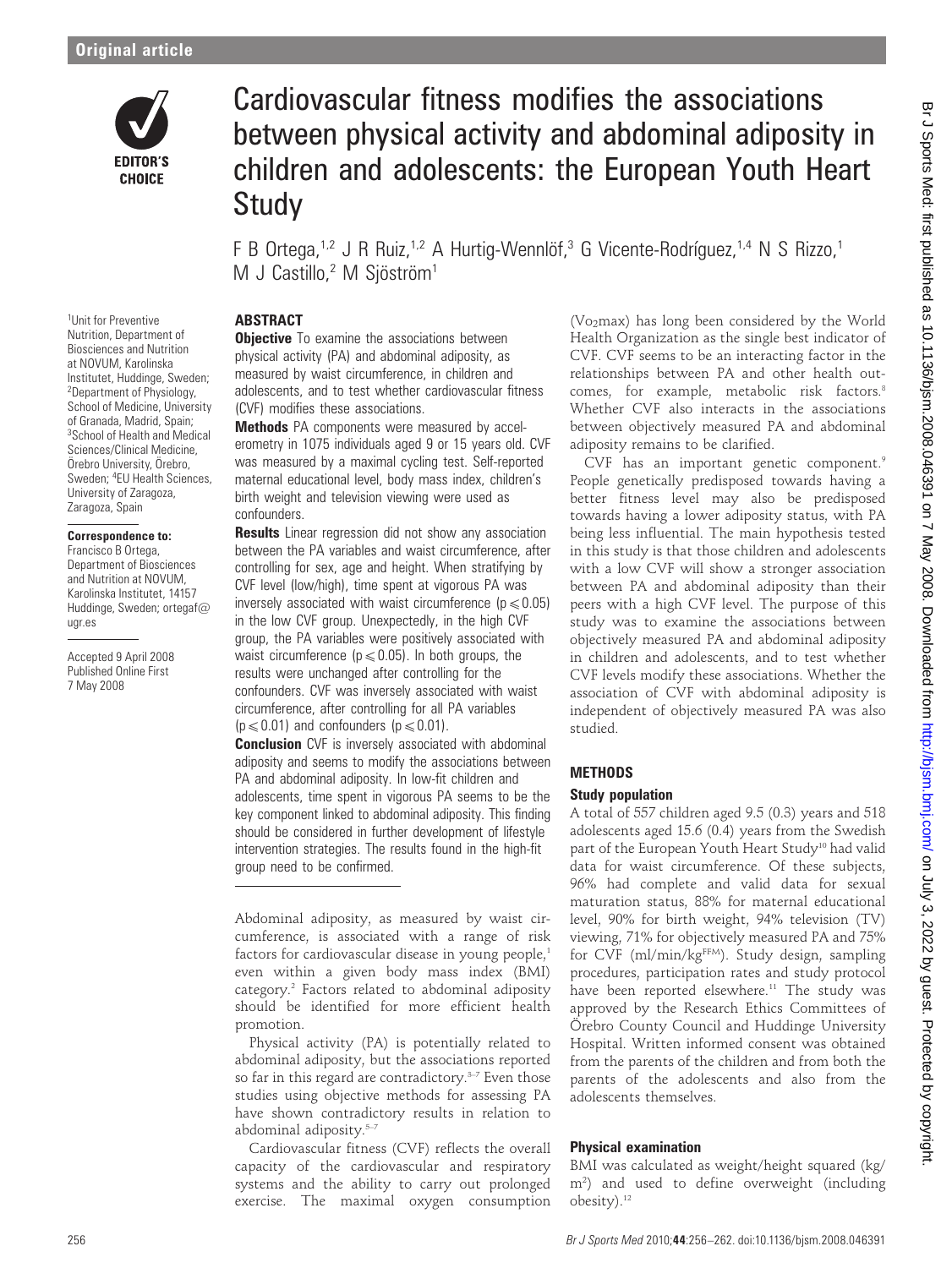Waist circumference (cm) was measured with a metal anthropometric tape midway between the lower rib margin and the iliac crest, at the end of gentle expiration. The individuals were classified as having a high or low metabolic risk (hereinafter called high-risk/low-risk waist circumference), according to sex and age-specific waist circumference cutoff values.<sup>13</sup>

Skinfold thicknesses were measured with a Harpenden caliper (Baty International, Burguess Hill, UK), according to the criteria described by Lohman et al.<sup>14</sup> Slaughter's equations were used to calculate the percentage of body fat.15 16 Being above the sexspecific and age-specific 85th percentile of body fat percentage was used as a cutoff value for defining individuals with an excess of total adiposity.17 Fat-free mass (FFM) was derived by subtracting fat mass from total body weight.

Pubertal stage was assessed by a trained researcher of the same sex as the child, using brief observation, according to Tanner and Whitehouse.18 Breast development in girls and genital development in boys were used for pubertal classification.

#### Objectively measured PA

PA was measured over four consecutive days (at least two weekdays and at least one weekend day) with an activity monitor (MTI model WAM 7164, Manufacturing Technology, Fort Walton Beach, Florida) worn at the right hip. At least 3 days of recording, with a minimum of 10 h registration per day was set as an inclusion criterion. The epoch duration was set at 1 min. $519$ 

Total PA was expressed as the total counts recorded, divided by the total daily registered time (counts/min). The time engaged in moderate and vigorous PA was calculated and presented as the average time per day during the complete registration (min/day). Moderate PA (3–6 metabolic equivalents (METs)) and vigorous PA ( $>6$  METs) intensities were based upon cutoff limits published elsewhere.<sup>20</sup> Also, the time spent in at least moderate intensity PA  $(>3$  METs) was calculated (min/ day, MVPA).

The accelerometer (CSA/MTI/Actigraph) and the cutoff limits used in this study have shown to be valid for estimating time spent in moderate and vigorous PA in children and adolescents.<sup>21</sup><sup>22</sup>

#### Cardiovascular fitness

CVF was determined by a maximal cycle ergometer test.<sup>23</sup> The work rate was preprogrammed on a computerised cycle ergometer (Monark 829E Ergomedic, Vansbro, Sweden), to increase every third minute until exhaustion, as follows: (1) In children (boys and girls) with a body weight of 30 kg or more, the initial work rate was set at 25 W increasing by 25 W every third minute, whereas in those children with a body weight lower than 30 kg, the initial work rate was set at 20 W increasing by 20 W every third minute. (2) In adolescent boys, the initial work rate was set at 50 W, increasing by 50 W every third minute, while in adolescent girls, the initial work rate was set at 40 W, increasing by 40 W every third minute.

Heart rate was registered continuously by telemetry (Polar Sport Tester, Kempele, Finland). The criteria for exhaustion were a heart rate  $\geq 185$  beats per minute and a subjective judgment by the test leader that the adolescent could no longer keep up, even after vocal encouragement. The power output (Watts = W) was calculated as =  $W_1+(W_2\times t/180)$ , where  $W_1$  is a work rate at the last fully completed stage,  $W_2$  is the work rate increment at final incomplete stage, and t is time in seconds at final incomplete stage. The Hansen formula for calculating Vo<sub>2</sub>max (ml/min) was  $12 \times$  calculated power output +5 $\times$  body weight (in kg).<sup>23</sup> For the analysis, CVF normalised by FFM (ml/  $min/kg<sup>FFM</sup>$  was used.<sup>24 25</sup>

### **Confounders**

The time spent in TV viewing was self-reported by means of the question ''How many hours of TV do you usually watch?'' The answer was classed as either  $\leq 2$  h/day or  $>2$  h/day.<sup>26</sup> Parents reported their children's birth weights, and subjects were classed as  $\lt 2500$  g, between 2500 and 4000 g or  $>4000$  g.<sup>27</sup> Maternal height and weight were self-reported, and BMI was calculated. The validity of BMI based on self-reported weight and height in adults has been documented elsewhere.<sup>28</sup> The socioeconomic status was defined by the maternal educational level as below university education and university education.<sup>29 30</sup>

#### Statistical analysis

The differences between sex and age groups on continuous variables were assessed by two-way ANOVA (with sex and age as fixed factors). After square root transformation of the vigorous PA and total PA, all the residuals showed a satisfactory pattern. Nominal variables were analysed by  $\chi^2$  tests.

Multiple regression analyses were used to study the associations of PA variables and CVF with waist circumference. Interaction factors (ie, sex $\times$ main exposures and age $\times$ main exposures) were considered to evaluate whether age and sex modified the associations of PA variables and CVF with waist circumference. Since no interaction was found, all sex and age groups were analysed together. Height influences the observation of fat accumulation and/or distribution, and it should be accounted for when analysing the associations between any factor and waist circumference.<sup>3 4 31</sup> Multicollinearity among the exposures was not found in any of the models (variance inflation factor was  $<$ 10 and averaged variance inflation factor  $\sim$ 1.<sup>32</sup> The PA variables were analysed one by one in all the models to avoid multicollinearity. The statistical analysis performed for this study was split into three steps. 08.index in the control of the small of the small of the small of the small of the small of the small of the small of the small of the small of the small of the small of the small of the small of the small of the small o

- $\blacktriangleright$  1. The basic model was composed of sex, age group and height. The PA variables or CVF were added to the basic model in separate models to analyse the associations between the exposures and waist circumference, controlling for sex, age and height.
- 2. The PA variables were consecutively entered into the models together with CVF to examine whether the associations of PA and CVF with waist circumference were independent of each other. Additionally, interaction factors between the main exposure variables (ie, PA variables $\times$ CVF) with waist circumference were also analysed.
- 3. Finally, the associations between PA variables and waist circumference were separately analysed by CVF levels (low/ high), and those associations in which interactions found were graphically shown. CVF level was dichotomised (low/ high) when being below/above the sex- and age-specific median. All the data were analysed in their continuous form, although data were stratified by quartiles of PA (sexand age-specific) only for illustrative purposes. In the final model, the analyses were additionally controlled for other potential confounders, such as maternal educational, maternal BMI, birth weight and TV viewing.

All calculations were performed using SPSS V.15.0 software for Windows. For all analyses, the significance level was 5%.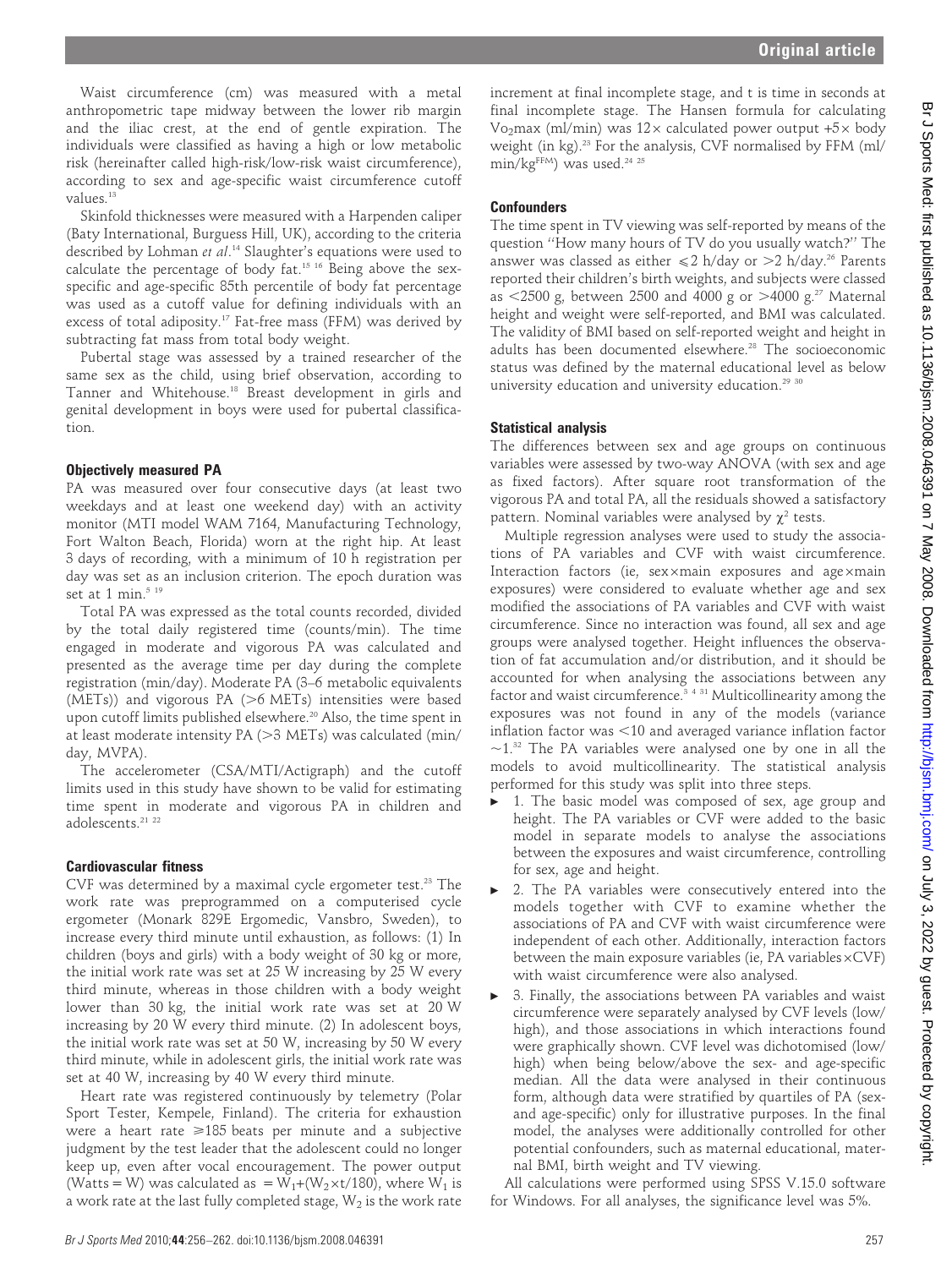| Table 1                          | Descriptive characteristics of the participants |             |                    |             |
|----------------------------------|-------------------------------------------------|-------------|--------------------|-------------|
|                                  | <b>Children</b>                                 |             | <b>Adolescents</b> |             |
|                                  | <b>Boys</b>                                     | Girls       | <b>Boys</b>        | Girls       |
|                                  | $(n = 269)$                                     | $(n = 288)$ | $(n = 238)$        | $(n = 280)$ |
| Age (years)<br>Covual maturation | 9.5(0.3)                                        | 9.5(0.4)    | 15.6(0.4)          | 15.5(0.4)   |

|                |                                                                                                                                                                                                                                                         | <b>Children</b>        |                        | <b>Adolescents</b>     |                                                                                                                                                                                                    |  |
|----------------|---------------------------------------------------------------------------------------------------------------------------------------------------------------------------------------------------------------------------------------------------------|------------------------|------------------------|------------------------|----------------------------------------------------------------------------------------------------------------------------------------------------------------------------------------------------|--|
|                |                                                                                                                                                                                                                                                         | <b>Boys</b>            | Girls                  | Boys                   | Girls                                                                                                                                                                                              |  |
|                |                                                                                                                                                                                                                                                         | $(n = 269)$            | $(n = 288)$            | $(n = 238)$            | $(n = 280)$                                                                                                                                                                                        |  |
|                | Age (years)<br>Sexual maturation<br>status $(\%)^*, \dagger$                                                                                                                                                                                            | 9.5(0.3)               | 9.5(0.4)               | 15.6(0.4)              | 15.5(0.4)                                                                                                                                                                                          |  |
|                | Stage I<br>Stage II                                                                                                                                                                                                                                     | 99<br>1                | 57<br>40               | 1<br>1                 | 0<br>$\pmb{0}$                                                                                                                                                                                     |  |
|                | Stage III                                                                                                                                                                                                                                               | 0                      | 3                      | 3                      | 5                                                                                                                                                                                                  |  |
|                | Stage IV                                                                                                                                                                                                                                                | 0                      | 0                      | 17                     | 45                                                                                                                                                                                                 |  |
|                | Stage V<br>Weight (kg)*,†                                                                                                                                                                                                                               | 0<br>33.4(6.2)         | $\pmb{0}$<br>33.7(6.7) | 79<br>64.2 (10.7)      | 50<br>57.8 (8.8)                                                                                                                                                                                   |  |
|                | Height (cm)*,†                                                                                                                                                                                                                                          | 139 (6)                | 139(7)                 | 176(7)                 | 165(6)                                                                                                                                                                                             |  |
|                | Body mass index (kg/m <sup>2</sup> ) <sup>†</sup>                                                                                                                                                                                                       | 17.2(2.4)              | 17.3(2.4)              | 20.7(2.8)              | 21.2(2.7)                                                                                                                                                                                          |  |
|                | Prevalence of overweight<br>(including obesity) (%)                                                                                                                                                                                                     | 13                     | 18                     | 13                     | 13                                                                                                                                                                                                 |  |
|                | Waist circumference (cm)*,†<br>High-risk waist circumference                                                                                                                                                                                            | 60.7(6.0)<br>27.2      | 60.2(6.1)<br>28.6      | 73.8(7.1)<br>17.4      | 70.0(6.7)<br>30.1                                                                                                                                                                                  |  |
|                | $(%)$ $\dagger$                                                                                                                                                                                                                                         |                        |                        |                        |                                                                                                                                                                                                    |  |
|                | Body fat $(\%)^*$ , $\dagger$                                                                                                                                                                                                                           | 16.1(6.3)              | 18.6(5.6)              | 14.0(6.5)              | 23.4(5.5)                                                                                                                                                                                          |  |
|                | Fat-free mass (kg)*,†                                                                                                                                                                                                                                   | 27.7(3.4)              | 27.0(3.8)              | 54.9 (7.3)             | 43.9(5.4)                                                                                                                                                                                          |  |
|                | <b>Total PA level</b><br>$(counts/min)*$ , †, §<br>Moderate PA (min/day)*,†                                                                                                                                                                             | 805 (259)<br>185 (50)  | 665 (189)<br>159 (41)  | 557 (199)<br>65 (31)   | 490 (154)<br>58 (22)                                                                                                                                                                               |  |
|                | Vigorous PA (min/day)*, †, §                                                                                                                                                                                                                            | 35 (23)                | 24 (15)                | 16 (12)                | 11(10)                                                                                                                                                                                             |  |
|                | Moderate-vigorous PA<br>$(min/day)*,†$                                                                                                                                                                                                                  | 220 (65)               | 182 (51)               | 81 (38)                | 69 (28)                                                                                                                                                                                            |  |
|                | Vo <sub>2</sub> max ( $l/min$ )*,†                                                                                                                                                                                                                      | 1.38(0.2)              | 1.23(0.2)              | 3.27(0.5)              | 2.29(0.4)                                                                                                                                                                                          |  |
|                | Vo <sub>2</sub> max (ml/min/kg)*,†<br>Vo <sub>2</sub> max (ml/min/kgFFM)*,†                                                                                                                                                                             | 42.3(6.9)<br>50.1(6.8) | 36.7(5.3)<br>45.2(5.4) | 51.0(6.7)<br>59.3(6.0) | 40.2(5.9)<br>52.0(7.1)                                                                                                                                                                             |  |
| <b>RESULTS</b> | *Sex differences were analysed by two-way ANOVA.<br>†Age group differences were analysed by two-way ANOVA.<br>‡Sex differences were found only in adolescents.<br>§Squared-root transformed data were used in the analysis, but raw data are presented. |                        |                        |                        | with a low CVF level, vigorous PA was inversely associated with                                                                                                                                    |  |
|                | The descriptive characteristics of the participants are shown in<br>table 1. Boys were more physically active and had a higher CVF                                                                                                                      |                        |                        |                        | waist circumference $(p = 0.044)$ , while total PA showed a<br>borderline inverse association ( $p = 0.080$ ). In individuals with                                                                 |  |
|                | level than girls. Compared with girls, boys spent 46% more time<br>in vigorous PA and 14% more time in moderate PA.<br>Standardised regression statistics reporting the associations of                                                                 |                        |                        |                        | a high CVF level, all the PA variables studied were positively<br>associated with waist circumference (p values ranging from<br>0.025 to <0.001). The results did not substantially change when    |  |
|                | either PA variables or CVF with waist circumference, after                                                                                                                                                                                              |                        |                        |                        | the analyses were controlled for maternal educational level,                                                                                                                                       |  |
|                | controlling for sex, age and height, are shown in table 2. No                                                                                                                                                                                           |                        |                        |                        | birth weight or TV viewing. Likewise, CVF remained inversely                                                                                                                                       |  |
|                | significant association was found between any of the PA                                                                                                                                                                                                 |                        |                        |                        | associated with waist circumference after controlling for these                                                                                                                                    |  |
|                | variables and waist circumference. CVF was negatively asso-                                                                                                                                                                                             |                        |                        |                        | confounders (all $p \le 0.01$ ). All the results remained unaffected<br>after controlling for maternal BMI (data not shown).                                                                       |  |
|                | ciated with waist circumference ( $p = 0.002$ ). This association<br>was unaffected when sexual maturation status instead of age                                                                                                                        |                        |                        |                        | The prevalence of being overweight (IOTF cutoff values),                                                                                                                                           |  |
|                | was controlled for (data not shown).                                                                                                                                                                                                                    |                        |                        |                        | having an excess of total fatness (>85th percentile of body fat)                                                                                                                                   |  |
|                | Regression analysis statistics when both PA variables and                                                                                                                                                                                               |                        |                        |                        | and having a high-risk waist circumference (the Bogalusa study                                                                                                                                     |  |
|                | CVF were entered together into the model are shown in table 3.                                                                                                                                                                                          |                        |                        |                        | cutoff values) were significantly lower in the high CVF group                                                                                                                                      |  |
|                | When CVF was in the model, moderate PA and MVPA were                                                                                                                                                                                                    |                        |                        |                        | than in the low CVF group (all $p \le 0.05$ ; data not shown).                                                                                                                                     |  |
|                | positively associated with waist circumference ( $p = 0.010$ and                                                                                                                                                                                        |                        |                        |                        |                                                                                                                                                                                                    |  |
|                | $p = 0.031$ , respectively). Neither vigorous PA nor total PA were                                                                                                                                                                                      |                        |                        | <b>DISCUSSION</b>      |                                                                                                                                                                                                    |  |
|                | associated with waist circumference, but significant interac-<br>tions with CVF were found for these variables ( $p = 0.005$ and                                                                                                                        |                        |                        |                        | Young people with low fitness and high fatness levels have an<br>increased risk for metabolic disease <sup>33-37</sup> and require special                                                         |  |
|                | $p = 0.022$ , vigorous PA and total PA, respectively). The                                                                                                                                                                                              |                        |                        |                        | attention. In this study, the prevalence of being overweight,                                                                                                                                      |  |
|                | associations between these two variables and waist circumfer-<br>ence by levels of CVF are shown in fig 1. CVF remained                                                                                                                                 |                        |                        |                        | having an excess of total fat and having a high-risk waist<br>circumference was greater in the low CVF group than in the                                                                           |  |
|                | negatively associated with waist circumference, after control-<br>ling for all PA variables (p values ranging from 0.005 to 0.014).<br>Table 4 shows the association between PA variables and waist                                                     |                        |                        |                        | high CVF group. The group classed as low CVF was actually a<br>low-fit/high-fat group. In this specific group of individuals, high<br>levels of vigorous PA were associated with a lower abdominal |  |
|                | circumference when stratifying by CVF levels. In individuals                                                                                                                                                                                            |                        |                        |                        | adiposity, independently of sex, age and height. This association                                                                                                                                  |  |

### RESULTS

#### **DISCUSSION**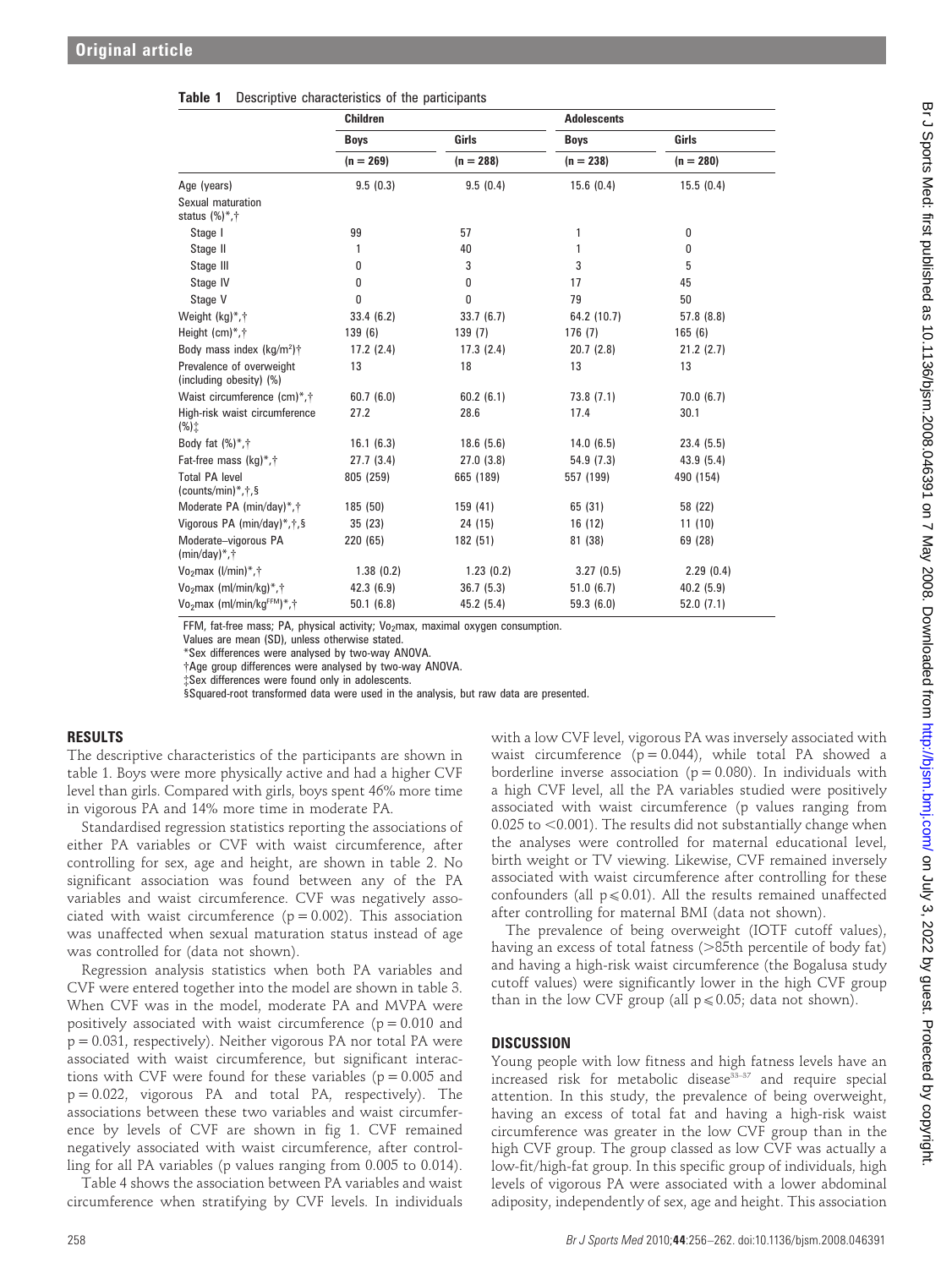Table 2 Associations of objectively measured physical activity (PA) variables and cardiovascular fitness (CVF) with waist circumference in children and adolescents

| <b>Models/exposures</b>                    | β        | p Value |
|--------------------------------------------|----------|---------|
| Basic model (BM)                           |          |         |
| Sex $(0 = \text{qirls}, 1 = \text{boys})$  | 0.018    | 0.411   |
| Age $(0 =$ children,<br>$1 =$ adolescents) | 0.014    | 0.787   |
| Height (cm)                                | 0.706    | < 0.001 |
| BM+main exposures                          |          |         |
| Moderate PA (min)                          | 0.073    | 0.103   |
| Vigorous PA (min)*                         | $-0.033$ | 0.263   |
| MVPA (min)                                 | 0.040    | 0.340   |
| Total PA (counts/min)*                     | $-0.009$ | 0.771   |
| $CVF$ (ml/min/kg <sup>FFM</sup> )          | $-0.092$ | 0.002   |
|                                            |          |         |

 $\beta$  Standardised linear regression coefficients. MVPA, moderate to vigorous PA. FFM, fat-free mass.

\* Squared root transformed.

was not affected by other confounders, such as maternal educational level, birth weight or TV viewing. Maternal adiposity is a more important determinant factor predisposing for abdominal fatness than paternal adiposity at childhood and adolescence.<sup>38</sup> After additional controlling for maternal BMI, similar trends were observed. The fact that vigorous PA might benefit the abdominal adiposity status in those children and adolescents at a higher metabolic risk may have implications for the development and testing of lifestyle intervention models.

Follow-up data support that, in obese children and adolescents, exercise is an effective way to promote favourable changes in body composition (ie, decreases in percentage body fat).39 High levels of vigorous PA, rather than light/moderate PA, have shown to be associated with a lower total adiposity, estimated from skinfold thicknesses in children and adolescents.7 40 41 Collectively, the available information suggests that PA of high intensity could play a key role in the associations between PA and adiposity, both total and abdominal, in young people.

The interactions between CVF and PA in relation to abdominal adiposity found in this study suggest that CVF modifies the associations between PA and abdominal adiposity. This is the first study examining how CVF can influence the associations between objectively measured PA and abdominal adiposity in young people. The high CVF level group showed a lower prevalence of being overweight/obese, having an excess of total fat and having a high-risk waist circumference. Our hypothesis was that in this group of people that already had higher fitness and lower fatness, a weak or even no association between PA variables and abdominal adiposity would be observed. However, the results paradoxically showed that, in these individuals with high CVF levels, all PA variables were positively associated with abdominal adiposity. We checked whether this result could be due to the influence of some potential confounders, such as maternal educational level, maternal BMI, birth weight and TV viewing, but the associations were not affected by any of these factors. Other studies involving objective measurements of PA may confirm or disprove these findings. From an energy balance point of view, this finding would be unexplainable in the case that all the factors that actually influence abdominal adiposity were accounted for (something almost impossible to achieve in practical terms). Unmeasured confounding factors, such as genetic variation and energy intake or dietary patterns, could



Figure 1 Associations of vigorous physical activity (PA) and total PA, with waist circumference in children and adolescents stratified by cardiovascular fitness level (high/low). The quartiles were sex- and agespecifically calculated.\*Waist circumference was adjusted for sex, age and height.

explain these observations. Only randomisation within a trial can deal with issues of unmeasured confounding.

There is evidence indicating that CVF may interact in the associations between adiposity and metabolic risk.<sup>6 36 37 42 43</sup> It has been reported that the deleterious consequences ascribed to high fatness could be counteracted by having high levels of CVF.36 37 42 This suggests that the positive associations between PA and waist circumference found in the high CVF level group could have lower relevance for the youths' cardiovascular health than in the low CVF level group.

The fact that no interaction by sex or age was found suggests that the associations observed in this study are consistent for children and adolescents, and for boys and girls. The sex differences in the association between PA and abdominal adiposity reported elsewhere $7$  is not supported by our results. Methodological differences, such as the different accelerometers used in both studies (uniaxial vs triaxial), might explain the discrepancies.

The findings also indicate that CVF is inversely associated with abdominal adiposity, independently of sex, age, height and all the PA variables. We observed similar results in Spanish adolescents from the AVENA study, yet in that case, PA was self-reported.<sup>4</sup> The fact that CVF is associated with abdominal adiposity in children and adolescents, independently of their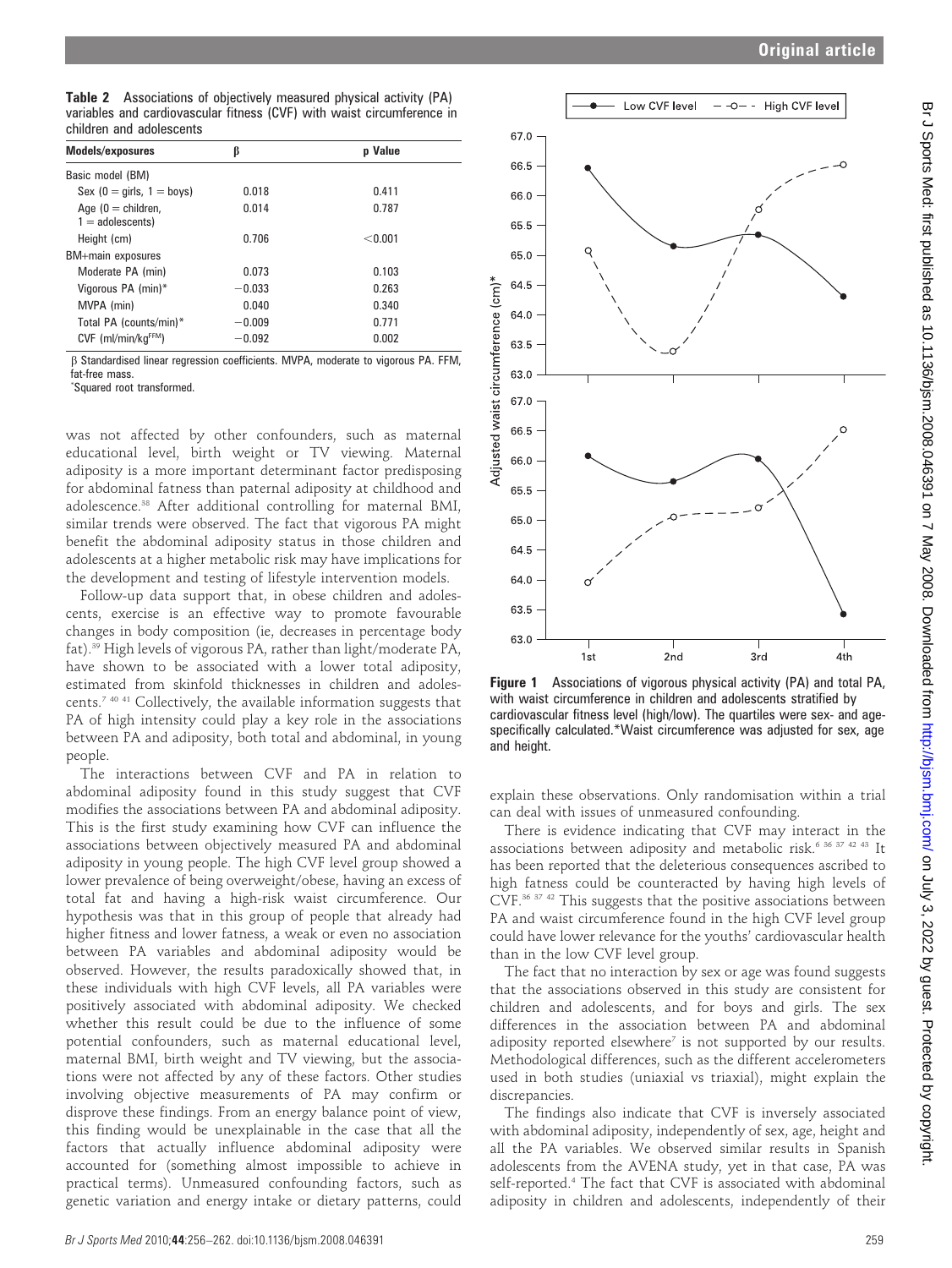| <b>Basic model+CVF+</b> | <b>Main exposures</b>             | β        | $p$ ( $\beta$ coefficient) | p Value (interaction) |  |
|-------------------------|-----------------------------------|----------|----------------------------|-----------------------|--|
| Moderate PA             | $CVF$ (ml/min/kg <sup>FFM</sup> ) | $-0.102$ | 0.005                      | 0.428                 |  |
|                         | Moderate PA (min)                 | 0.129    | 0.010                      |                       |  |
| Vigorous PA             | $CVF$ (ml/min/kg <sup>FFM</sup> ) | $-0.091$ | 0.014                      | 0.005                 |  |
|                         | Vigorous PA (min)*                | 0.011    | 0.731                      |                       |  |
| <b>MVPA</b>             | $CVF$ (ml/min/kg $FFM$ )          | $-0.102$ | 0.005                      | 0.257                 |  |
|                         | MVPA (min)                        | 0.101    | 0.031                      |                       |  |
| <b>Total PA</b>         | $CVF$ (ml/min/kg <sup>FFM</sup> ) | $-0.095$ | 0.011                      | 0.022                 |  |
|                         | Total PA (counts/min)*            | 0.027    | 0.425                      |                       |  |

Table 3 Independent associations of objectively measured physical activity (PA) variables and cardiovascular fitness (CVF) with waist circumference in children and adole

### Practical implications

Table 4 Associations between objectively measured physical activity (PA) variables and waist circumference in children and adolescents, stratifying by cardiovascular fitness (CVF) level

|          |                                                                                                                                                                                                                                                                                                                                                                                                                                                                                                                                                                                                                                                                                                                                                                                                                                                                                                                                                                                                                                                                                                                                                 |                    | <b>Main exposures</b>  |                        | β        |                                                           | $p$ ( $\beta$ coefficient) |          | p Value (interaction)  |                                                                                                                                                                                                                                                                                                                                                                                                                                                                                                                                                                                                                                                                                                                                                                                                                                                                                                                                                                                                                                                                                                                                                   |
|----------|-------------------------------------------------------------------------------------------------------------------------------------------------------------------------------------------------------------------------------------------------------------------------------------------------------------------------------------------------------------------------------------------------------------------------------------------------------------------------------------------------------------------------------------------------------------------------------------------------------------------------------------------------------------------------------------------------------------------------------------------------------------------------------------------------------------------------------------------------------------------------------------------------------------------------------------------------------------------------------------------------------------------------------------------------------------------------------------------------------------------------------------------------|--------------------|------------------------|------------------------|----------|-----------------------------------------------------------|----------------------------|----------|------------------------|---------------------------------------------------------------------------------------------------------------------------------------------------------------------------------------------------------------------------------------------------------------------------------------------------------------------------------------------------------------------------------------------------------------------------------------------------------------------------------------------------------------------------------------------------------------------------------------------------------------------------------------------------------------------------------------------------------------------------------------------------------------------------------------------------------------------------------------------------------------------------------------------------------------------------------------------------------------------------------------------------------------------------------------------------------------------------------------------------------------------------------------------------|
|          | Moderate PA                                                                                                                                                                                                                                                                                                                                                                                                                                                                                                                                                                                                                                                                                                                                                                                                                                                                                                                                                                                                                                                                                                                                     |                    | CVF (ml/min/kgFFM)     |                        | $-0.102$ |                                                           | 0.005                      | 0.428    |                        |                                                                                                                                                                                                                                                                                                                                                                                                                                                                                                                                                                                                                                                                                                                                                                                                                                                                                                                                                                                                                                                                                                                                                   |
|          |                                                                                                                                                                                                                                                                                                                                                                                                                                                                                                                                                                                                                                                                                                                                                                                                                                                                                                                                                                                                                                                                                                                                                 |                    | Moderate PA (min)      |                        | 0.129    |                                                           | 0.010                      |          |                        |                                                                                                                                                                                                                                                                                                                                                                                                                                                                                                                                                                                                                                                                                                                                                                                                                                                                                                                                                                                                                                                                                                                                                   |
|          | Vigorous PA                                                                                                                                                                                                                                                                                                                                                                                                                                                                                                                                                                                                                                                                                                                                                                                                                                                                                                                                                                                                                                                                                                                                     |                    | CVF (ml/min/kgFFM)     |                        | $-0.091$ |                                                           | 0.014                      | 0.005    |                        |                                                                                                                                                                                                                                                                                                                                                                                                                                                                                                                                                                                                                                                                                                                                                                                                                                                                                                                                                                                                                                                                                                                                                   |
|          |                                                                                                                                                                                                                                                                                                                                                                                                                                                                                                                                                                                                                                                                                                                                                                                                                                                                                                                                                                                                                                                                                                                                                 |                    | Vigorous PA (min)*     |                        | 0.011    |                                                           | 0.731                      |          |                        |                                                                                                                                                                                                                                                                                                                                                                                                                                                                                                                                                                                                                                                                                                                                                                                                                                                                                                                                                                                                                                                                                                                                                   |
|          | <b>MVPA</b>                                                                                                                                                                                                                                                                                                                                                                                                                                                                                                                                                                                                                                                                                                                                                                                                                                                                                                                                                                                                                                                                                                                                     |                    | CVF (ml/min/kgFFM)     |                        | $-0.102$ |                                                           | 0.005                      | 0.257    |                        |                                                                                                                                                                                                                                                                                                                                                                                                                                                                                                                                                                                                                                                                                                                                                                                                                                                                                                                                                                                                                                                                                                                                                   |
|          |                                                                                                                                                                                                                                                                                                                                                                                                                                                                                                                                                                                                                                                                                                                                                                                                                                                                                                                                                                                                                                                                                                                                                 |                    | MVPA (min)             |                        | 0.101    |                                                           | 0.031                      |          |                        |                                                                                                                                                                                                                                                                                                                                                                                                                                                                                                                                                                                                                                                                                                                                                                                                                                                                                                                                                                                                                                                                                                                                                   |
|          | <b>Total PA</b>                                                                                                                                                                                                                                                                                                                                                                                                                                                                                                                                                                                                                                                                                                                                                                                                                                                                                                                                                                                                                                                                                                                                 |                    | CVF (ml/min/kgFFM)     |                        | $-0.095$ |                                                           | 0.011                      | 0.022    |                        |                                                                                                                                                                                                                                                                                                                                                                                                                                                                                                                                                                                                                                                                                                                                                                                                                                                                                                                                                                                                                                                                                                                                                   |
|          |                                                                                                                                                                                                                                                                                                                                                                                                                                                                                                                                                                                                                                                                                                                                                                                                                                                                                                                                                                                                                                                                                                                                                 |                    | Total PA (counts/min)* |                        | 0.027    |                                                           | 0.425                      |          |                        |                                                                                                                                                                                                                                                                                                                                                                                                                                                                                                                                                                                                                                                                                                                                                                                                                                                                                                                                                                                                                                                                                                                                                   |
|          | MVPA, moderate to vigorous PA.<br>β Standardised linear regression coefficients. Basic model is composed of sex, age group and height.<br>*Squared root transformed.                                                                                                                                                                                                                                                                                                                                                                                                                                                                                                                                                                                                                                                                                                                                                                                                                                                                                                                                                                            |                    |                        |                        |          |                                                           |                            |          |                        |                                                                                                                                                                                                                                                                                                                                                                                                                                                                                                                                                                                                                                                                                                                                                                                                                                                                                                                                                                                                                                                                                                                                                   |
| methods. | objectively measured PA levels, suggests that genetics may play<br>an important role. Sexual maturation status can modify the<br>results and interpretations of analyses concerning CVF in young<br>people, $25$ so the analyses were also controlled for maturation.<br>CVF was still significantly associated with abdominal adiposity.<br>Likewise, confounders such as maternal educational level,<br>maternal BMI, birth weight or TV viewing did not substantially<br>affect the associations. The inverse association between physical<br>fitness and abdominal adiposity in young people has been<br>consistently reported. It seems to be independent of the<br>abdominal adiposity measurement method used (high technol-<br>ogy methods or anthropometry), the physical fitness testing<br>(running or biking tests) and the physical fitness components<br>used (CVF, muscular fitness or speed/agility). <sup>4674448</sup> This study<br>contributes to the previous literature by reporting that these<br>associations seem also to be independent of total PA and<br>different intensity levels of PA, as measured by objective |                    |                        |                        |          | <b>Practical implications</b><br>and girls, respectively. |                            |          |                        | The present study shows that vigorous PA is associated with<br>lower abdominal adiposity in low-fit children and adolescents.<br>Previous studies have demonstrated that meeting the current PA<br>recommendations, that is, 60 min/day of MVPA, is associated<br>with a healthier CVF level but not a lower risk of having high<br>levels of total and central adiposity. <sup>38 51</sup> However, additional<br>analyses support the hypothesis that 60 min or more of daily PA<br>could be enough to achieve a healthier fitness and adiposity<br>status, if enough vigorous PA is accumulated during that period. <sup>52</sup><br>New PA recommendations adapted to young people, and taking<br>into account the evidence-based importance of vigorous PA, are<br>needed. In this context, sex-specific and age-specific cutoff values<br>for vigorous PA associated with a lower risk of being overweight<br>and having a high-risk waist circumference have been reported by<br>Ortega et al: <sup>38</sup> $\geq$ 40 and $\geq$ 25 min/day for children for boys and<br>girls, respectively, and ≥20 and ≥15 min/day for adolescent boys |
|          | Waist circumference has shown to be an accurate marker of<br>abdominal fat accumulation <sup>49</sup> and visceral adiposity <sup>50</sup> in young<br>people. In addition, waist circumference seems to explain the<br>variance in a range of cardiovascular disease risk factors to a<br>similar extent as measurements involving high-technology                                                                                                                                                                                                                                                                                                                                                                                                                                                                                                                                                                                                                                                                                                                                                                                             |                    |                        |                        |          |                                                           |                            |          |                        | Also, regular participation in at least 3 h/week of sports<br>activities and competitions is associated with increased physical<br>fitness, lower whole body and trunkal fat mass in prepubertal<br>boys, compared to those individuals not involved in sport/<br>competition activities. <sup>53</sup> These associations are supported by                                                                                                                                                                                                                                                                                                                                                                                                                                                                                                                                                                                                                                                                                                                                                                                                       |
|          | techniques, including dual energy $x$ ray absorptiometry and<br>MRI. <sup>1</sup> Therefore, the use of waist circumference as a surrogate<br>measurement of abdominal adiposity, and as a powerful index<br>associated with metabolic risk in young people, seems to be<br>appropriate for epidemiological studies.                                                                                                                                                                                                                                                                                                                                                                                                                                                                                                                                                                                                                                                                                                                                                                                                                            |                    |                        |                        |          | longitudinal data. <sup>54</sup>                          |                            |          |                        | Finally, data from epidemiological studies using objective<br>methods for assessing PA and findings from randomised<br>controlled trials support the idea that high-intensity PA is<br>associated with higher physical fitness and also that physical                                                                                                                                                                                                                                                                                                                                                                                                                                                                                                                                                                                                                                                                                                                                                                                                                                                                                             |
|          | Table 4 Associations between objectively measured physical activity (PA) variables and waist<br>circumference in children and adolescents, stratifying by cardiovascular fitness (CVF) level                                                                                                                                                                                                                                                                                                                                                                                                                                                                                                                                                                                                                                                                                                                                                                                                                                                                                                                                                    |                    |                        |                        |          |                                                           |                            |          |                        |                                                                                                                                                                                                                                                                                                                                                                                                                                                                                                                                                                                                                                                                                                                                                                                                                                                                                                                                                                                                                                                                                                                                                   |
|          |                                                                                                                                                                                                                                                                                                                                                                                                                                                                                                                                                                                                                                                                                                                                                                                                                                                                                                                                                                                                                                                                                                                                                 | <b>Basic model</b> |                        | $+$ Maternal education |          | $+$ Birth weight                                          |                            |          | $+$ Television viewing |                                                                                                                                                                                                                                                                                                                                                                                                                                                                                                                                                                                                                                                                                                                                                                                                                                                                                                                                                                                                                                                                                                                                                   |
|          |                                                                                                                                                                                                                                                                                                                                                                                                                                                                                                                                                                                                                                                                                                                                                                                                                                                                                                                                                                                                                                                                                                                                                 | β                  | p Value                | β                      | p Value  | β                                                         | p Value                    | β        | p Value                |                                                                                                                                                                                                                                                                                                                                                                                                                                                                                                                                                                                                                                                                                                                                                                                                                                                                                                                                                                                                                                                                                                                                                   |
|          | Low CVF                                                                                                                                                                                                                                                                                                                                                                                                                                                                                                                                                                                                                                                                                                                                                                                                                                                                                                                                                                                                                                                                                                                                         |                    |                        |                        |          |                                                           |                            |          |                        |                                                                                                                                                                                                                                                                                                                                                                                                                                                                                                                                                                                                                                                                                                                                                                                                                                                                                                                                                                                                                                                                                                                                                   |
|          | Moderate PA (min)                                                                                                                                                                                                                                                                                                                                                                                                                                                                                                                                                                                                                                                                                                                                                                                                                                                                                                                                                                                                                                                                                                                               | $-0.016$           | 0.824                  | $-0.031$               | 0.675    | 0.027                                                     | 0.714                      | $-0.002$ | 0.997                  |                                                                                                                                                                                                                                                                                                                                                                                                                                                                                                                                                                                                                                                                                                                                                                                                                                                                                                                                                                                                                                                                                                                                                   |
|          | Vigorous PA (min)*                                                                                                                                                                                                                                                                                                                                                                                                                                                                                                                                                                                                                                                                                                                                                                                                                                                                                                                                                                                                                                                                                                                              | $-0.097$           | 0.044                  | $-0.116$               | 0.019    | $-0.102$                                                  | 0.039                      | $-0.094$ | 0.060                  |                                                                                                                                                                                                                                                                                                                                                                                                                                                                                                                                                                                                                                                                                                                                                                                                                                                                                                                                                                                                                                                                                                                                                   |
|          | MVPA (min)                                                                                                                                                                                                                                                                                                                                                                                                                                                                                                                                                                                                                                                                                                                                                                                                                                                                                                                                                                                                                                                                                                                                      | $-0.046$           | 0.498                  | $-0.063$               | 0.360    | $-0.056$                                                  | 0.417                      | $-0.095$ | 0.301                  |                                                                                                                                                                                                                                                                                                                                                                                                                                                                                                                                                                                                                                                                                                                                                                                                                                                                                                                                                                                                                                                                                                                                                   |
|          | Total PA (counts/min)*                                                                                                                                                                                                                                                                                                                                                                                                                                                                                                                                                                                                                                                                                                                                                                                                                                                                                                                                                                                                                                                                                                                          | $-0.084$           | 0.080                  | $-0.113$               | 0.023    | $-0.090$                                                  | 0.070                      | $-0.076$ | 0.127                  |                                                                                                                                                                                                                                                                                                                                                                                                                                                                                                                                                                                                                                                                                                                                                                                                                                                                                                                                                                                                                                                                                                                                                   |
|          | High CVF                                                                                                                                                                                                                                                                                                                                                                                                                                                                                                                                                                                                                                                                                                                                                                                                                                                                                                                                                                                                                                                                                                                                        |                    |                        |                        |          |                                                           |                            |          |                        |                                                                                                                                                                                                                                                                                                                                                                                                                                                                                                                                                                                                                                                                                                                                                                                                                                                                                                                                                                                                                                                                                                                                                   |
|          | Moderate PA (min)                                                                                                                                                                                                                                                                                                                                                                                                                                                                                                                                                                                                                                                                                                                                                                                                                                                                                                                                                                                                                                                                                                                               | 0.258              | < 0.001                | 0.270                  | < 0.001  | 0.260                                                     | < 0.001                    | 0.268    | < 0.001                |                                                                                                                                                                                                                                                                                                                                                                                                                                                                                                                                                                                                                                                                                                                                                                                                                                                                                                                                                                                                                                                                                                                                                   |
|          | Vigorous PA (min)*                                                                                                                                                                                                                                                                                                                                                                                                                                                                                                                                                                                                                                                                                                                                                                                                                                                                                                                                                                                                                                                                                                                              | 0.101              | 0.027                  | 0.101                  | 0.032    | 0.102                                                     | 0.030                      | 0.094    | 0.040                  |                                                                                                                                                                                                                                                                                                                                                                                                                                                                                                                                                                                                                                                                                                                                                                                                                                                                                                                                                                                                                                                                                                                                                   |
|          | MVPA (min)                                                                                                                                                                                                                                                                                                                                                                                                                                                                                                                                                                                                                                                                                                                                                                                                                                                                                                                                                                                                                                                                                                                                      | 0.224              | 0.001                  | 0.231                  | 0.001    | 0.229                                                     | 0.001                      | 0.225    | 0.001                  |                                                                                                                                                                                                                                                                                                                                                                                                                                                                                                                                                                                                                                                                                                                                                                                                                                                                                                                                                                                                                                                                                                                                                   |
|          | Total PA (counts/min)*                                                                                                                                                                                                                                                                                                                                                                                                                                                                                                                                                                                                                                                                                                                                                                                                                                                                                                                                                                                                                                                                                                                          | 0.111              | 0.015                  | 0.110                  | 0.018    | 0.105                                                     | 0.026                      | 0.111    | 0.016                  |                                                                                                                                                                                                                                                                                                                                                                                                                                                                                                                                                                                                                                                                                                                                                                                                                                                                                                                                                                                                                                                                                                                                                   |
|          | MVPA, moderate to vigorous PA.<br>Basic model is composed of sex, age group and height. Maternal education, birth weight and television viewing were one by one<br>sequentially added to the basic model.<br>$\beta$ Standardised linear regression coefficients.<br>*Squared root transformed.                                                                                                                                                                                                                                                                                                                                                                                                                                                                                                                                                                                                                                                                                                                                                                                                                                                 |                    |                        |                        |          |                                                           |                            |          |                        |                                                                                                                                                                                                                                                                                                                                                                                                                                                                                                                                                                                                                                                                                                                                                                                                                                                                                                                                                                                                                                                                                                                                                   |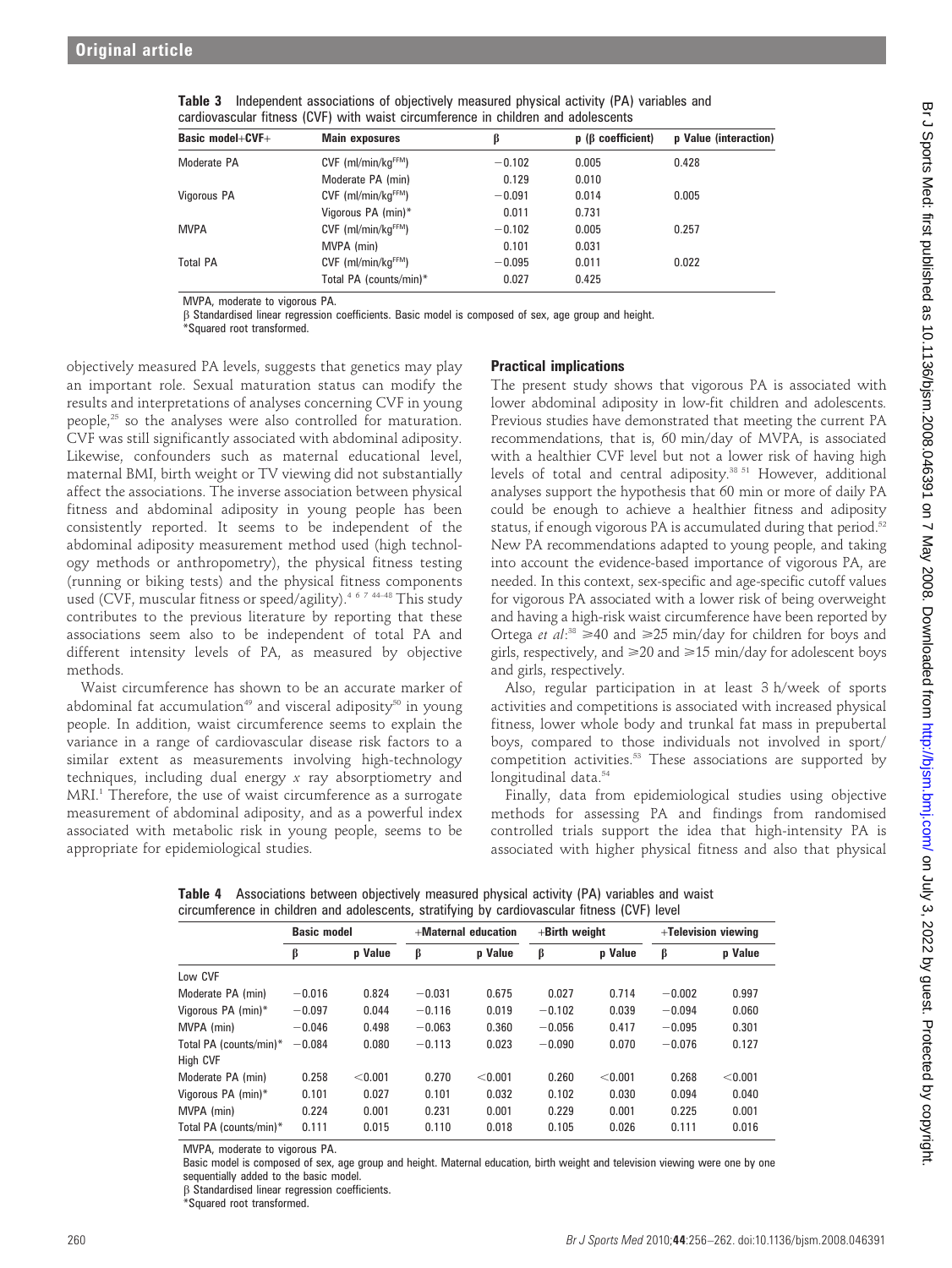#### What is already known on this topic

Even those studies using objective methods for assessing physical activity have shown contradictory results in relation to abdominal adiposity in young people.

#### What this study adds

This is the first study examining how CVF can influence the associations between objectively measured physical activity and abdominal adiposity, and whether the association between cardiovascular fitness and abdominal adiposity is independent

exercise programs, properly designed and controlled, improve physical fitness in children and adolescents, independently of age, maturation and sex.<sup>43</sup> High-intensity PA seems to be a key element for physical fitness enhancement in young people.

These findings, together with those reported from other cohorts, will help to develop future randomised controlled trials and useful intervention strategies based on lifestyle changes in children and adolescents.

### Limitations

The present work, as with any other cross-sectional study, only provides suggestive evidence concerning the causal relationship between PA or CVF and abdominal adiposity. The direction of the cause can be suggested but never certainly stated.

The accelerometers do not compensate for the relative increase in energy expenditure by increase in body size and non-weight-bearing activities such as swimming or cycling are not properly measured by the accelerometers. This could also have been a contribution factor to the unexpected results shown in the high-fit individuals.

The method used for assessing CVF has two main limitations: (1) An inherent error must be assumed when  $Vo<sub>2</sub>$ max is indirectly estimated. In addition, CVF was expressed as ml/ min/kgFFM in this study, and FFM was also indirectly estimated from skinfold thicknesses. (2) Cycling tests give a lower  $Vo<sub>2</sub>$ max value than running tests.<sup>55</sup> A possible explanation is that on the cycling tests, the limiting influence of undeveloped knee extensor muscle mass induces local muscle fatigue, with subsequent early end of the test. Also, some youths have difficulty maintaining the proper pedal rate.

#### **Strengths**

Despite the limitations highlighted above, accelerometry has proven to correlate reasonably with doubly labelled waterderived energy expenditure<sup>21</sup> and is considered nowadays a method of choice for objectively measuring PA in free-leaving children and adolescents. The fact that a relatively large sample of children and adolescents were assessed by means of accelerometry in relation to abdominal adiposity, taking into account CVF measured under well-standardised laboratory conditions and a set of relevant confounders, is a notable strength of this study.

## **CONCLUSION**

CVF seems to modify the associations between PA and abdominal adiposity. In low-fit children and adolescents, time

*Br J Sports Med* 2010;**44**:256–262. doi:10.1136/bjsm.2008.046391 261

spent in vigorous PA seems to be the key PA component linked to abdominal adiposity. This finding may have important implications for further development of lifestyle intervention strategies, since our data suggest that the individuals with a low CVF are actually a high-risk group. Further research examining genetic and dietary factors, in addition to objectively measured PA and CVF, is still needed for a better understanding of the associations between PA and adiposity in young people. Also, the results found in the high-fit group need to be confirmed or disproved in future studies. Finally, our results show that CVF is inversely and consistently associated with abdominal adiposity, independently of the time spent at different intensities of PA and total PA levels. One of the smaller and the smaller and the smaller and the smaller and the smaller and the smaller and the smaller and the smaller and the smaller and the smaller and the smaller and the smaller and the smaller and the sm

with the statistical analysis of the data, and Dr Luis Moreno, for his valuable comments and scientific support. of objectively measured physical activity in young people.<br>
Acknowledgements The authors wish to thank Dr Laura Barrios, for her assistance<br>
with the statistical applies of the data and Dr Luis Marga for his valueble.

> grants from the Spanish Ministry of Education (EX-2007-1124; EX-2008-0641; DEP2007-29933-E), grants from Swedish Council for Working Life and Social Research, and the ALPHA study (Ref: 2006120). Funding The study was supported by grants from the Stockholm County Council and

Competing interests None.

#### **REFERENCES**

- Gutin B, Johnson MH, Humphries MC, et al. Relationship of visceral adiposity to cardiovascular disease risk factors in black and white teens. Obesity (Silver Spring) 2007;15:1029–35.
- 2. Janssen I, Katzmarzyk PT, Srinivasan SR, et al. Combined influence of body mass index and waist circumference on coronary artery disease risk factors among children and adolescents. Pediatrics 2005;115:1623–30.
- 3. **Klein-Platat C,** Oujaa M, Wagner A, et al. Physical activity is inversely related to waist circumference in 12-y-old French adolescents. Int J Obes (Lond) 2005;29:9-14.
- 4. **Ortega FB,** Tresaco B, Ruiz JR, et al. Cardiorespiratory fitness and sedentary activities are associated with adiposity in adolescents. Obesity (Silver Spring) 2007;15:1589–99.
- 5. Saelens BE, Seeley RJ, van Schaick K, et al. Visceral abdominal fat is correlated with whole-body fat and physical activity among 8-y-old children at risk of obesity. Am J Clin Nutr 2007;85:46-53.
- 6. Ekelund U, Anderssen SA, Froberg K, et al. Independent associations of physical activity and cardiorespiratory fitness with metabolic risk factors in children: the European youth heart study. Diabetologia 2007;50:1832–40.
- 7. Hussey J, Bell C, Bennett K, et al. Relationship between the intensity of physical activity, inactivity, cardiorespiratory fitness and body composition in 7–10-year-old Dublin children. Br J Sports Med 2007;41:311–6.
- 8. Franks PW, Ekelund U, Brage S, et al. Does the association of habitual physical activity with the metabolic syndrome differ by level of cardiorespiratory fitness? Diabetes Care 2004;27:1187–93.
- 9. **Bouchard C,** Rankinen T. Individual differences in response to regular physical activity. Med Sci Sports Exerc 2001;33:S446–51; discussion S52–3.
- 10. Poortvliet E, Yngve A, Ekelund U, et al. The European Youth Heart Survey (EYHS): an international study that addresses the multi-dimensional issues of CVD risk factors. Forum Nutr 2003;56:254–6.
- 11. Wennlof AH, Yngve A, Sjostrom M. Sampling procedure, participation rates and representativeness in the Swedish part of the European Youth Heart Study (EYHS). Public Health Nutr 2003;6:291-9.
- 12. Cole TJ, Bellizzi MC, Flegal KM, et al. Establishing a standard definition for child overweight and obesity worldwide: international survey. BMJ 2000;320:1240-3.
- 13. Katzmarzyk PT, Srinivasan SR, Chen W, et al. Body mass index, waist circumference, and clustering of cardiovascular disease risk factors in a biracial sample of children and adolescents. Pediatrics 2004;114:e198–205.
- 14. Lohman TG, Roche AF, Martorell R. Anthropometric standardization reference manual. Champaign, IL: Human Kinetics, 1991.
- 15. Slaughter MH, Lohman TG, Boileau RA, et al. Skinfold equations for estimation of body fatness in children and youth. Hum Biol 1988;60:709-23.
- 16. Rodriguez G, Moreno LA, Blay MG, et al. Body fat measurement in adolescents: comparison of skinfold thickness equations with dual-energy X-ray absorptiometry. Eur J Clin Nutr 2005;59:1158–66.
- 17. Moreno LA, Blay MG, Rodriguez G, et al. Screening performances of the International Obesity Task Force body mass index cut-off values in adolescents. J Am Coll Nutr 2006;25:403–8.
- 18. Tanner JM, Whitehouse RH. Clinical longitudinal standards for height, weight, height velocity, weight velocity, and stages of puberty. Arch Dis Child 1976;51:170-9.
- 19. Riddoch CJ, Mattocks C, Deere K, et al. Objective measurement of levels and patterns of physical activity. Arch Dis Child 2007.
- 20. Trost SG, Pate RR, Sallis JF, et al. Age and gender differences in objectively measured physical activity in youth. Med Sci Sports Exerc 2002;34:350-5.